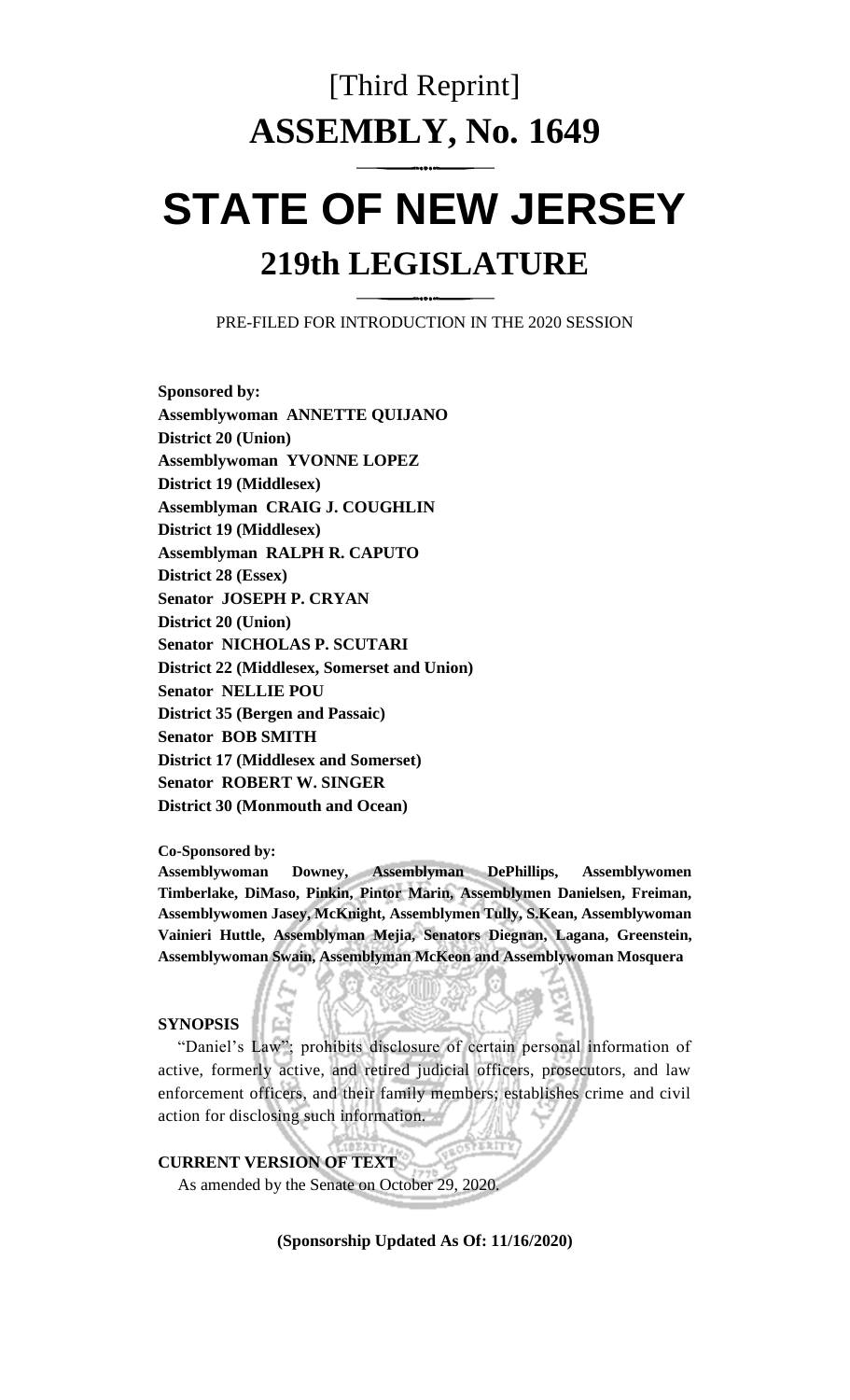**AN ACT** prohibiting disclosure of certain information regarding **[**certain**] 2 1 [**judges**] 2 [**law enforcement officers,**]** active, formerly active, and retired**<sup>2</sup>** judicial officers **<sup>2</sup> [**and**]** , **2** prosecutors **<sup>1</sup>** , **2 [**designated as Daniel's Law**]** and law enforcement officers, as well as disclosure of certain information about their family members under certain circumstances<sup>2</sup><sup>1</sup> <sup>3</sup> Journal as "Daniel's Law,"<sup>3</sup> and amending <sup>1</sup> <u>P.L.1995, c.23</u>, 8 P.L.2001, c.404, and  $2 \times 2 \text{mending}^2$  the title and body of  $12$ , and 9 supplementing,<sup>2</sup> P.L.2015, c.226<sup>2</sup> $[$ <sup>1</sup>, and supplementing Title  $\qquad$  47 of the Revised Statues<sup>1</sup>]<sup>2</sup>. **BE IT ENACTED** *by the Senate and General Assembly of the State of New Jersey:* 1. Section 1 of P.L.1995, c.23 (C.47:1A-1.1) is amended to read as follows: 1. As used in P.L.1963, c.73 (C.47:1A-1 et seq.) as amended and supplemented: "Biotechnology" means any technique that uses living organisms, or parts of living organisms, to make or modify products, to improve plants or animals, or to develop micro- organisms for specific uses; including the industrial use of recombinant DNA, cell fusion, and novel bioprocessing techniques. "Custodian of a government record" or "custodian" means in the case of a municipality, the municipal clerk and in the case of any other public agency, the officer officially designated by formal action of that agency's director or governing body, as the case may be. "Government record" or "record" means any paper, written or printed book, document, drawing, map, plan, photograph, microfilm, data processed or image processed document, information stored or maintained electronically or by sound- recording or in a similar device, or any copy thereof, that has been made, maintained or kept on file in the course of his or its official business by any officer, commission, agency or authority of the State or of any political subdivision thereof, including subordinate boards thereof, or that has been received in the course of his or its official business by any such officer, commission, agency, or authority of the State or of any political subdivision thereof, including subordinate boards thereof. The terms shall not include inter-agency or intra-agency advisory, consultative, or deliberative material.

**Matter underlined thus is new matter.**

**EXPLANATION – Matter enclosed in bold-faced brackets [thus] in the above bill is not enacted and is intended to be omitted in the law.**

**Matter enclosed in superscript numerals has been adopted as follows: Assembly AAP committee amendments adopted September 17, 2020. Senate SJU committee amendments adopted October 22, 2020. Senate floor amendments adopted October 29, 2020.**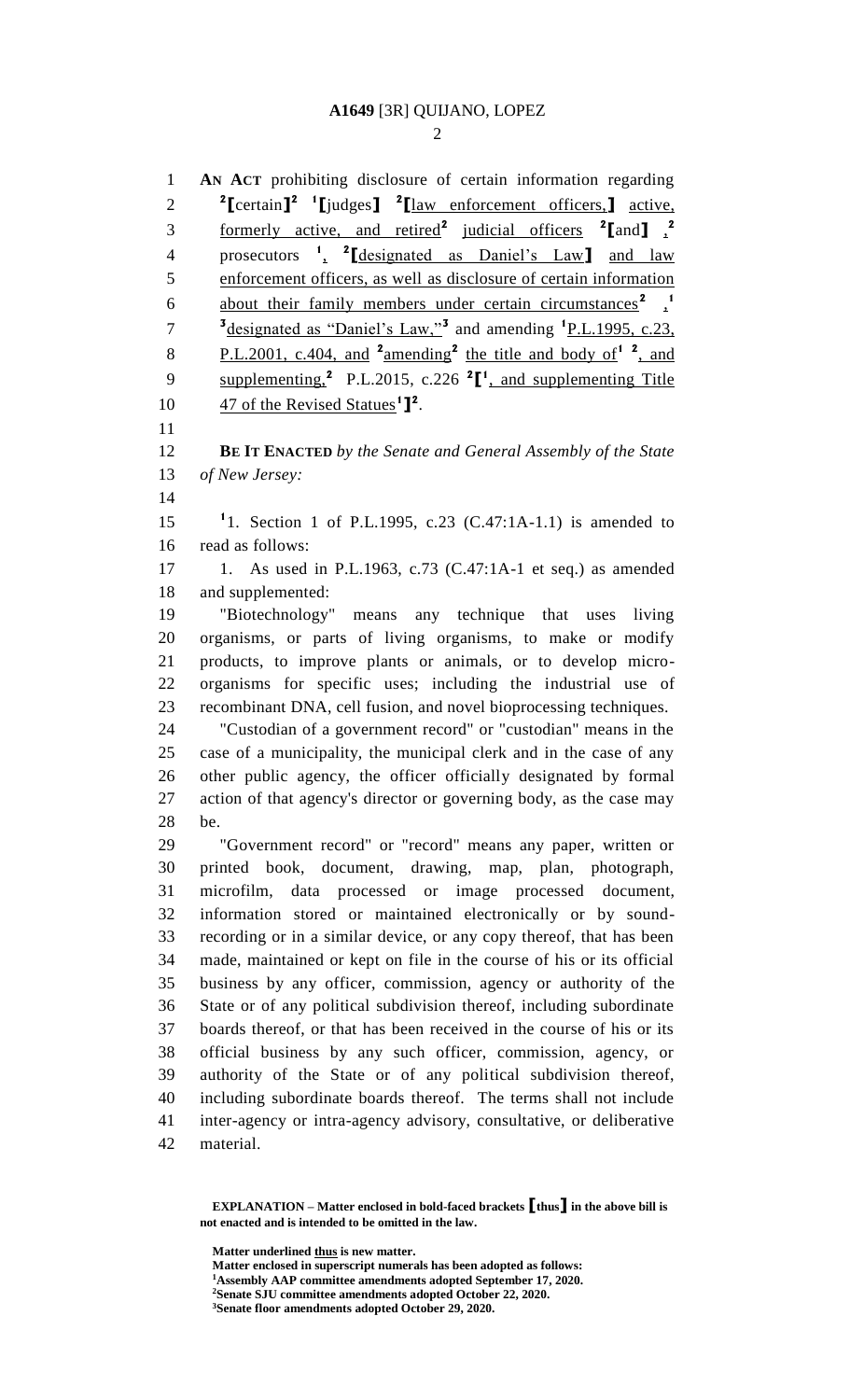A government record shall not include the following information which is deemed to be confidential for the purposes of P.L.1963, c.73 (C.47:1A-1 et seq.) as amended and supplemented: information received by a member of the Legislature from a constituent or information held by a member of the Legislature concerning a constituent, including but not limited to information in written form or contained in any e-mail or computer data base, or in any telephone record whatsoever, unless it is information the constituent is required by law to transmit; any memorandum, correspondence, notes, report or other communication prepared by, or for, the specific use of a member of the Legislature in the course of the member's official duties, except that this provision shall not apply to an otherwise publicly- accessible report which is required by law to be submitted to the Legislature or its members; any copy, reproduction or facsimile of any photograph, negative or print, including instant photographs and videotapes of the body, or any portion of the body, of a deceased person, taken by or for the medical examiner at the scene of death or in the course of a post mortem examination or autopsy made by or caused to be made by the medical examiner except: when used in a criminal action or proceeding in this State which relates to the death of that person, for the use as a court of this State permits, by order after good cause has been shown and after written notification of the request for the court order has been served at least five days before the order is made upon the county prosecutor for the county in which the post mortem examination or autopsy occurred, for use in the field of forensic pathology or for use in medical or scientific education or research, or for use by any law enforcement agency in this State or any other state or federal law enforcement agency; criminal investigatory records; victims' records, except that a victim of a crime shall have access to the victim's own records; any written request by a crime victim for a record to which the victim is entitled to access as provided in this section, including, but not limited to, any law enforcement agency report, domestic violence offense report, and temporary or permanent restraining order; personal firearms records, except for use by any person authorized by law to have access to these records or for use by any government agency, including any court or law enforcement agency, for purposes of the administration of justice; personal identifying information received by the Division of Fish and Wildlife in the Department of Environmental Protection in connection with the issuance of any license authorizing hunting with a firearm. For the purposes of this paragraph, personal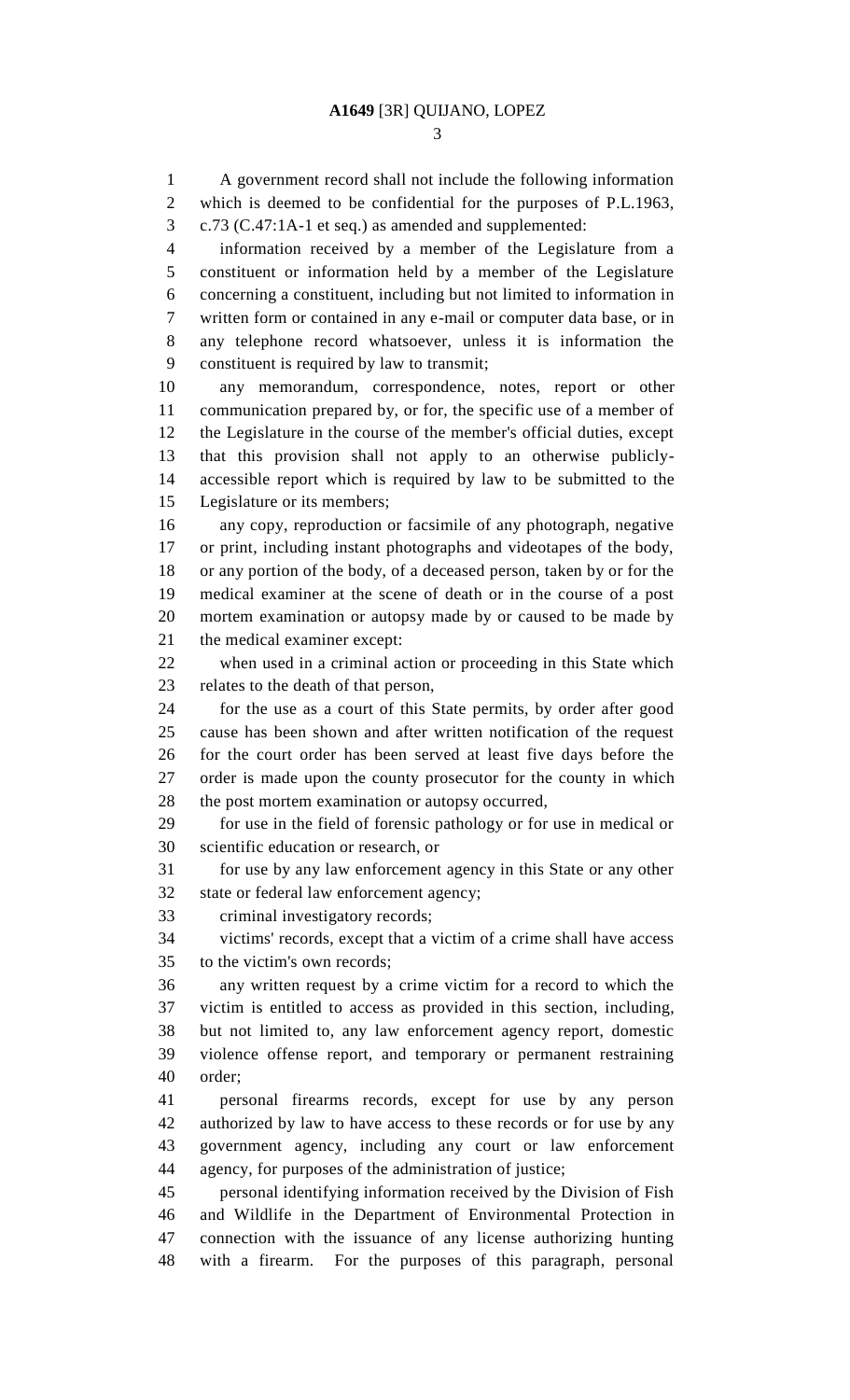identifying information shall include, but not be limited to, identity, name, address, social security number, telephone number, fax number, driver's license number, email address, or social media address of any applicant or licensee; trade secrets and proprietary commercial or financial information obtained from any source. For the purposes of this paragraph, trade secrets shall include data processing software obtained by a public body under a licensing agreement which prohibits its disclosure; any record within the attorney-client privilege. This paragraph shall not be construed as exempting from access attorney or consultant bills or invoices except that such bills or invoices may be redacted to remove any information protected by the attorney-client privilege; administrative or technical information regarding computer hardware, software and networks which, if disclosed, would jeopardize computer security; emergency or security information or procedures for any buildings or facility which, if disclosed, would jeopardize security of the building or facility or persons therein; security measures and surveillance techniques which, if disclosed, would create a risk to the safety of persons, property, electronic data or software; information which, if disclosed, would give an advantage to competitors or bidders; information generated by or on behalf of public employers or public employees in connection with any sexual harassment complaint filed with a public employer or with any grievance filed by or against an individual or in connection with collective negotiations, including documents and statements of strategy or negotiating position; information which is a communication between a public agency and its insurance carrier, administrative service organization or risk management office; information which is to be kept confidential pursuant to court order; any copy of form DD-214, NGB-22, or that form, issued by the United States Government, or any other certificate of honorable discharge, or copy thereof, from active service or the reserves of a branch of the Armed Forces of the United States, or from service in the organized militia of the State, that has been filed by an individual with a public agency, except that a veteran or the veteran's spouse or surviving spouse shall have access to the veteran's own records; any copy of an oath of allegiance, oath of office or any affirmation taken upon assuming the duties of any public office, or that oath or affirmation, taken by a current or former officer or employee in any public office or position in this State or in any county or municipality of this State, including members of the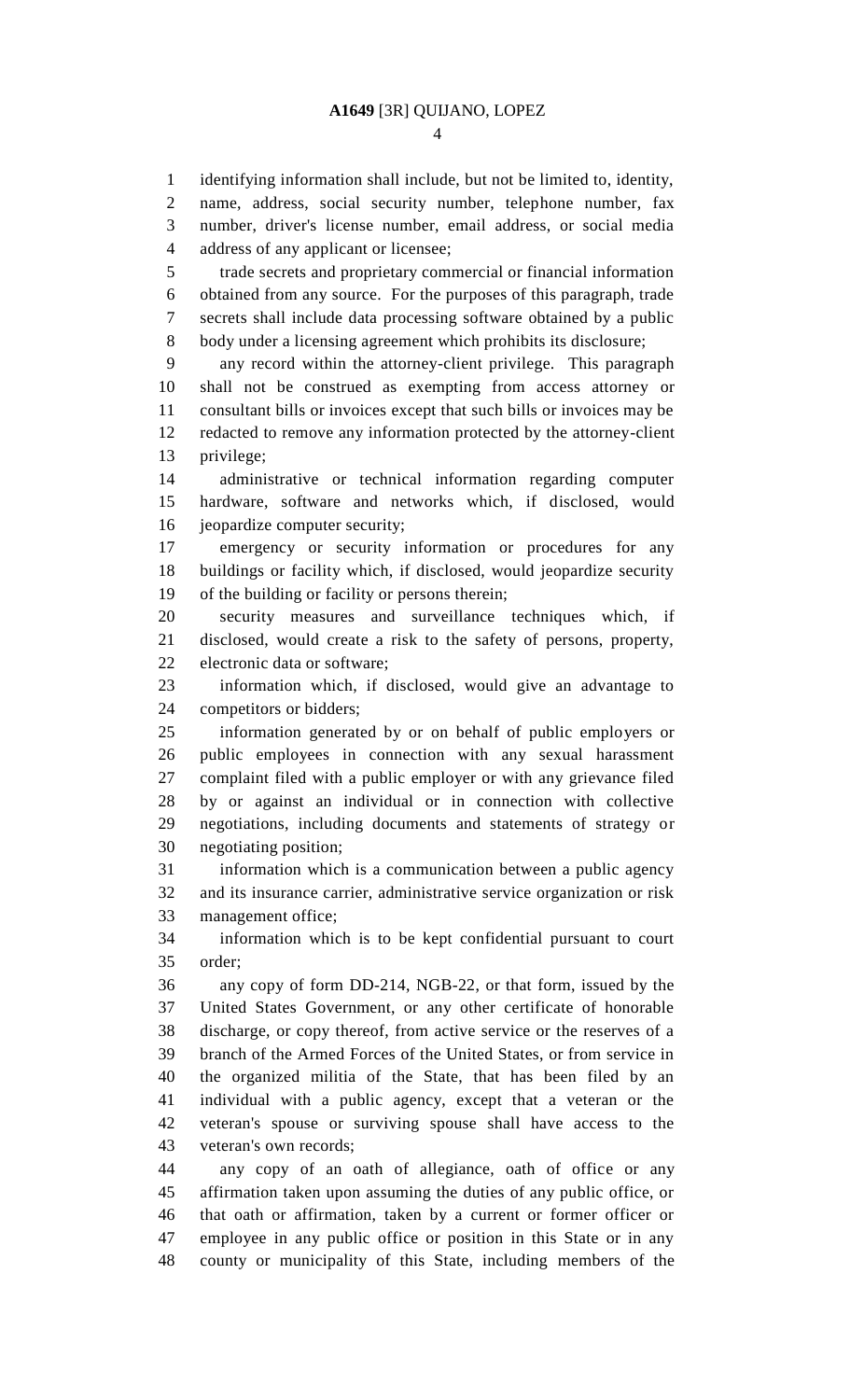Legislative Branch, Executive Branch, Judicial Branch, and all law enforcement entities, except that the full name, title, and oath date

 of that person contained therein shall not be deemed confidential; that portion of any document which discloses the social security number, credit card number, unlisted telephone number or driver license number of any person, or that portion of any document which discloses the home address, whether a primary or secondary 8 residence, of any active <sup>2</sup>, formerly active,<sup>2</sup> or retired <sup>2</sup> judicial officer or prosecutor, and beginning 18 months after the effective 10 date of P.L., c. (C.) (pending before the Legislature as this 11 bill), any active, formerly active, or retired<sup>2</sup> law enforcement **officer** <sup>2</sup><sub>I</sub>, active or retired federal, State, or municipal judicial officer, or active or retired federal, State, county or municipal **prosecutor**<sup>2</sup>; except for use by any government agency, including any court or law enforcement agency, in carrying out its functions, or any private person or entity acting on behalf thereof, or any private person or entity seeking to enforce payment of court-ordered child support; except with respect to the disclosure of driver information by the New Jersey Motor Vehicle Commission as permitted by section 2 of P.L.1997, c.188 (C.39:2-3.4); and except that a social security number contained in a record required by law to be made, maintained or kept on file by a public agency shall be disclosed when access to the document or disclosure of that information is not otherwise prohibited by State or federal law, regulation or order or by State statute, resolution of either or both houses of the Legislature, Executive Order of the Governor, rule of court or regulation promulgated under the authority of any statute or executive order of the Governor;

 a list of persons identifying themselves as being in need of special assistance in the event of an emergency maintained by a municipality for public safety purposes pursuant to section 1 of P.L.2017, c.266 (C.40:48-2.67); and

 a list of persons identifying themselves as being in need of special assistance in the event of an emergency maintained by a county for public safety purposes pursuant to section 6 of P.L.2011, c.178 (C.App.A:9-43.13).

 A government record shall not include, with regard to any public institution of higher education, the following information which is deemed to be privileged and confidential:

 pedagogical, scholarly and/or academic research records and/or the specific details of any research project conducted under the auspices of a public higher education institution in New Jersey, including, but not limited to research, development information, testing procedures, or information regarding test participants, related to the development or testing of any pharmaceutical or pharmaceutical delivery system, except that a custodian may not deny inspection of a government record or part thereof that gives the name, title, expenditures, source and amounts of funding and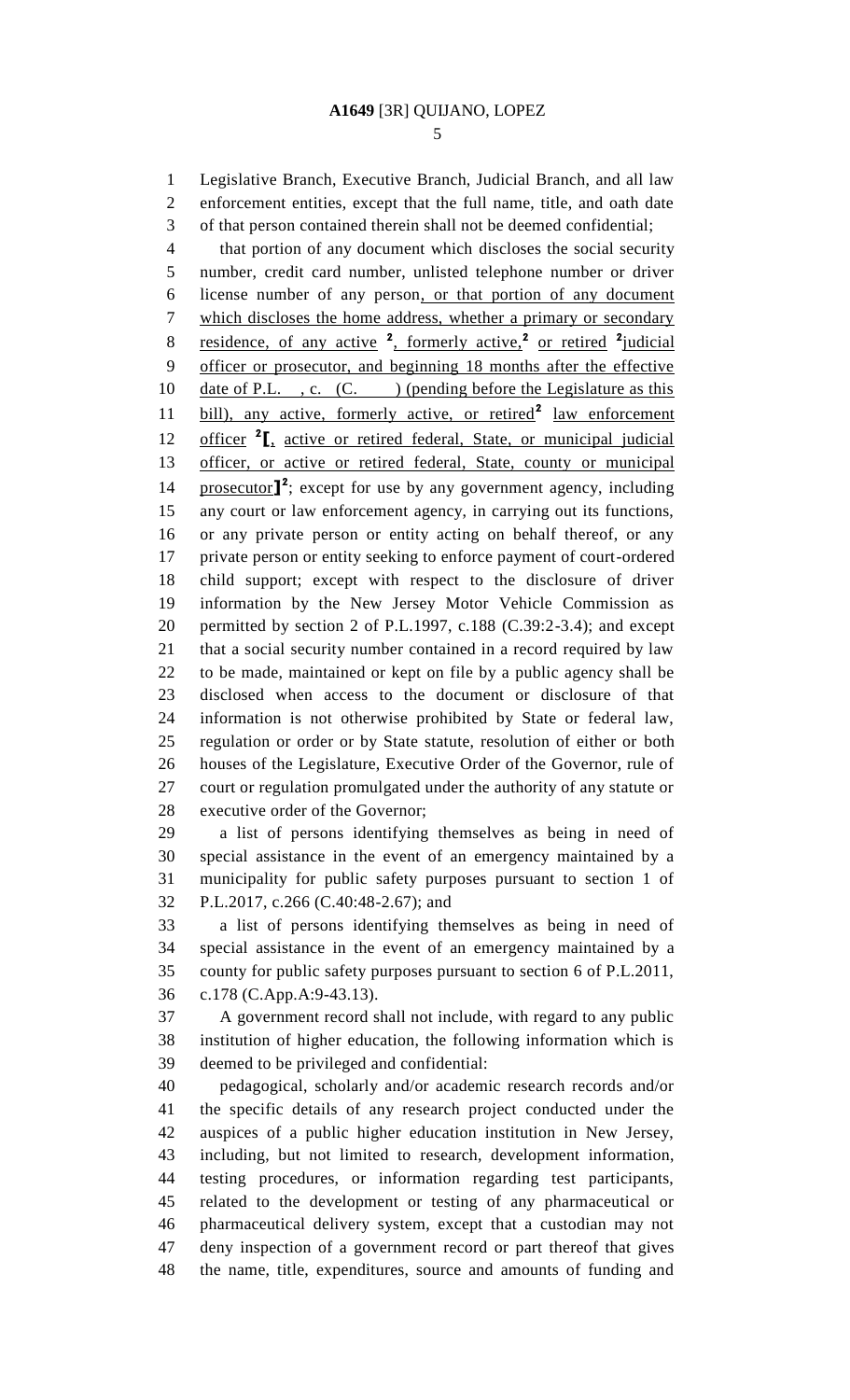date when the final project summary of any research will be available;

 test questions, scoring keys and other examination data pertaining to the administration of an examination for employment or academic examination;

 records of pursuit of charitable contributions or records containing the identity of a donor of a gift if the donor requires non- disclosure of the donor's identity as a condition of making the gift provided that the donor has not received any benefits of or from the institution of higher education in connection with such gift other than a request for memorialization or dedication;

 valuable or rare collections of books **[**and/or**]** or documents obtained by gift, grant, bequest or devise conditioned upon limited 14 public access;

information contained on individual admission applications; and

 information concerning student records or grievance or disciplinary proceedings against a student to the extent disclosure would reveal the identity of the student.

 "Personal firearms record" means any information contained in a background investigation conducted by the chief of police, the county prosecutor, or the Superintendent of State Police, of any applicant for a permit to purchase a handgun, firearms identification card license, or firearms registration; any application for a permit to purchase a handgun, firearms identification card license, or firearms registration; any document reflecting the issuance or denial of a permit to purchase a handgun, firearms identification card license, or firearms registration; and any permit to purchase a handgun, firearms identification card license, or any firearms license, certification, certificate, form of register, or registration statement. For the purposes of this paragraph, information contained in a background investigation shall include, but not be limited to, identity, name, address, social security number, phone number, fax number, driver's license number, email address, social media address of any applicant, licensee, registrant or permit holder.

 "Public agency" or "agency" means any of the principal departments in the Executive Branch of State Government, and any division, board, bureau, office, commission or other instrumentality within or created by such department; the Legislature of the State and any office, board, bureau or commission within or created by the Legislative Branch; and any independent State authority, commission, instrumentality or agency. The terms also mean any political subdivision of the State or combination of political subdivisions, and any division, board, bureau, office, commission or other instrumentality within or created by a political subdivision of the State or combination of political subdivisions, and any independent authority, commission, instrumentality or agency created by a political subdivision or combination of political subdivisions.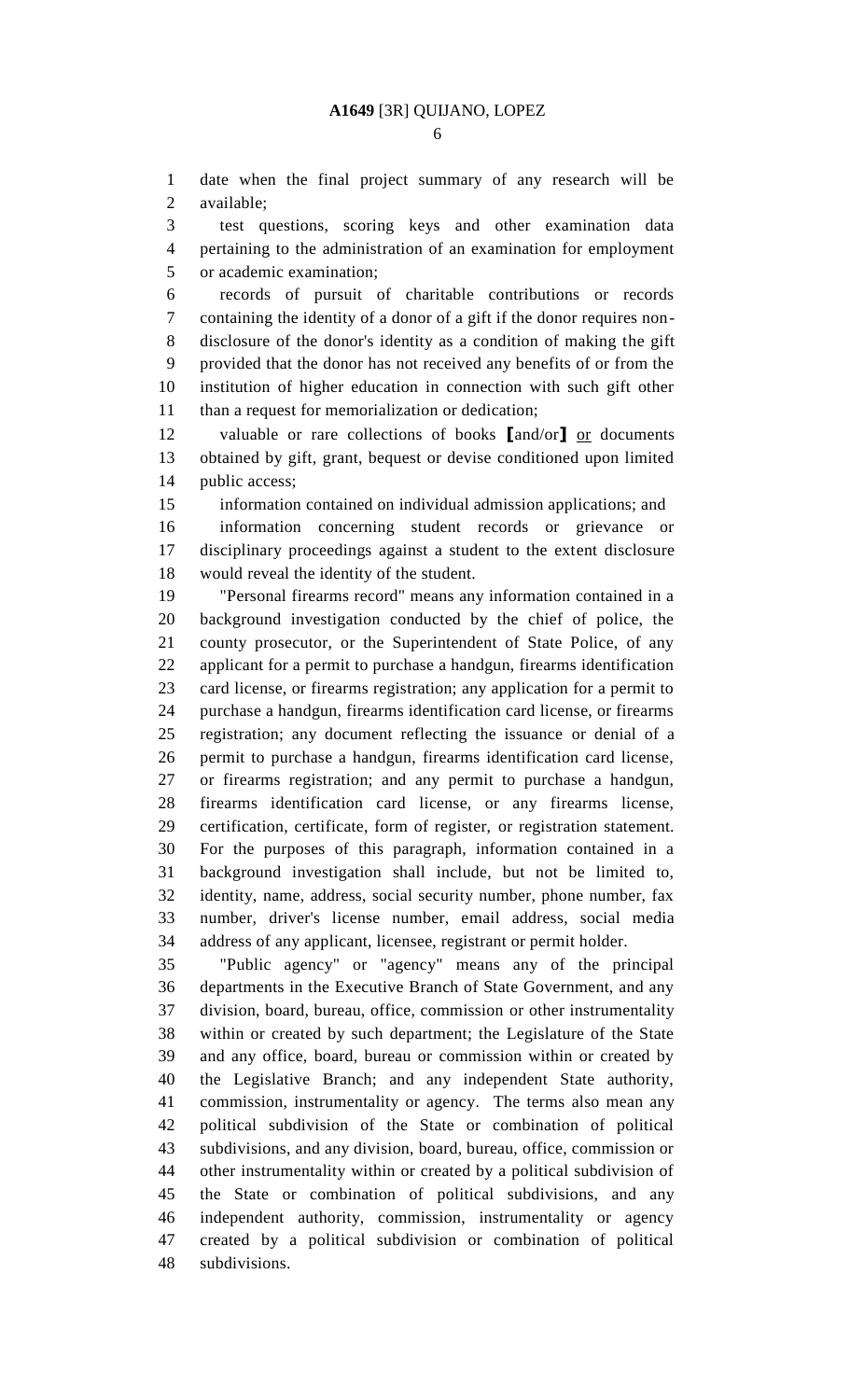"Law enforcement agency" means a public agency, or part thereof, determined by the Attorney General to have law enforcement responsibilities.

 "Constituent" means any State resident or other person communicating with a member of the Legislature.

"Judicial officer" means **<sup>2</sup> [**the Chief Justice or an Associate Justice of the United States Supreme Court, a judge of the United States Court of Appeals, a judge of a federal district court, including a magistrate judge, a judge of**] 2** any **<sup>2</sup> [**other court established by federal law, the Chief Justice or an Associate Justice of the New Jersey Supreme Court, a**]** active, formerly active, or 12 retired federal, state, county, or municipal<sup>2</sup> judge <sup>2</sup>[of the Superior 13 Court<sup>1</sup><sup>2</sup>, <sup>2</sup>including<sup>2</sup> a judge of the Tax Court <sup>2</sup><sup>[</sup>, a judge of a municipal court**]** and any other court of limited jurisdiction 15 established, altered, or abolished by law<sup>2</sup>, a judge of the Office of Administrative Law, a judge of the Division of Workers' Compensation, **<sup>2</sup> [**or a**]** and any other**<sup>2</sup>** judge **<sup>2</sup> [**of any other court or 18 who handles proceedings<sup>1</sup> established by law who serves<sup>2</sup> in the 19 **executive branch** <sup>2</sup> [of the State government or a local government 20 established by State law<sup>1</sup><sup>2</sup>.

 "Member of the Legislature" means any person elected or selected to serve in the New Jersey Senate or General Assembly.

 "Criminal investigatory record" means a record which is not required by law to be made, maintained or kept on file that is held by a law enforcement agency which pertains to any criminal investigation or related civil enforcement proceeding.

 "Victim's record" means an individually-identifiable file or document held by a victims' rights agency which pertains directly to a victim of a crime except that a victim of a crime shall have access to the victim's own records.

 "Victim of a crime" means a person who has suffered personal or psychological injury or death or incurs loss of or injury to personal or real property as a result of a crime, or if such a person is deceased or incapacitated, a member of that person's immediate family.

 "Victims' rights agency" means a public agency, or part thereof, the primary responsibility of which is providing services, including but not limited to food, shelter, or clothing, medical, psychiatric, psychological or legal services or referrals, information and referral services, counseling and support services, or financial services to victims of crimes, including victims of sexual assault, domestic violence, violent crime, child endangerment, child abuse or child neglect, and the Victims of Crime Compensation Board, established pursuant to P.L.1971, c.317 (C.52:4B-1 et seq.) and continued as the Victims of Crime Compensation Office pursuant to P.L.2007, c.95 (C.52:4B-3.2 et al.) and Reorganization Plan No. 001-2008.**<sup>1</sup>** 

(cf: P.L.2019, c.255, s.4)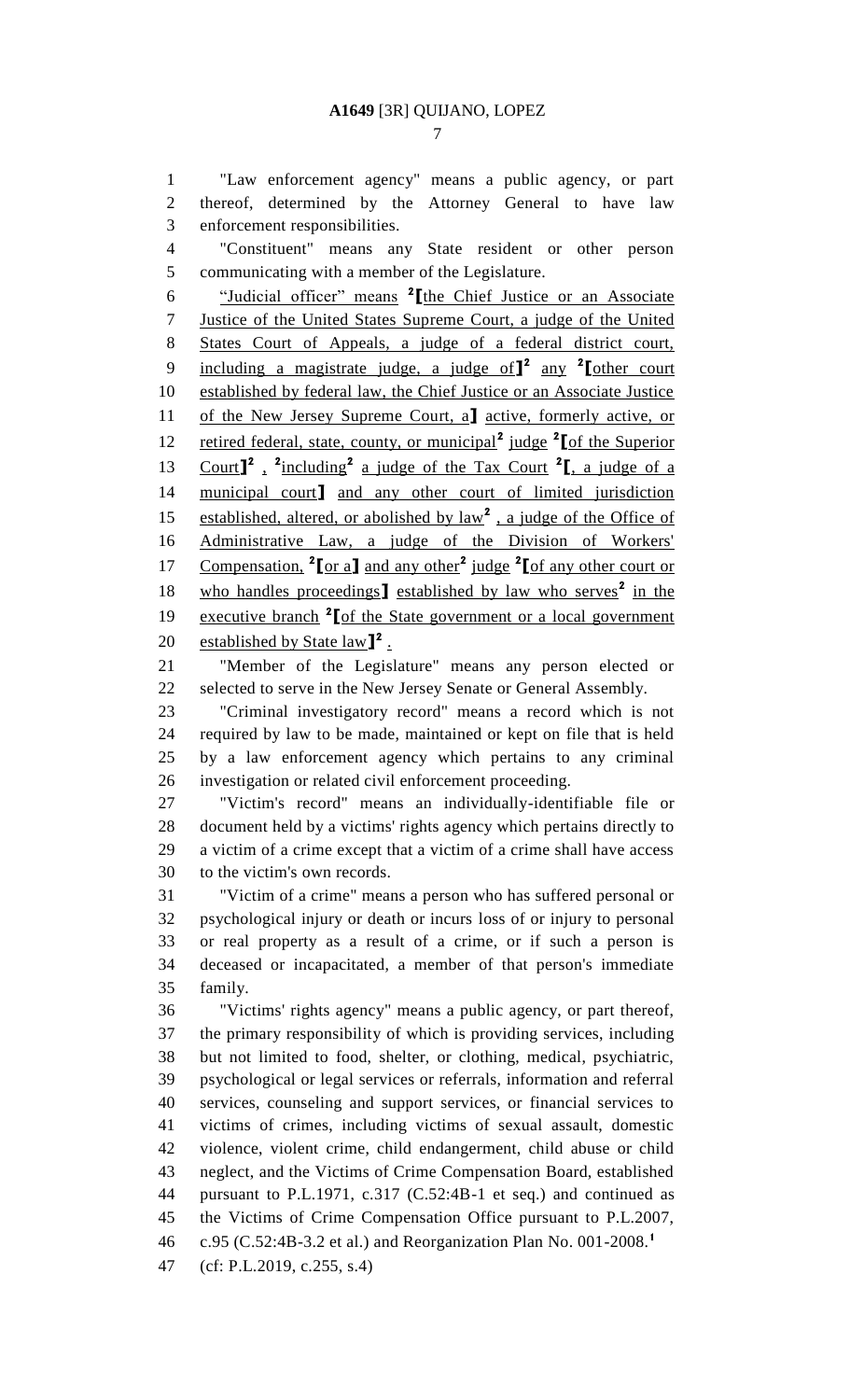1 <sup>1</sup>2. Section 6 of P.L.2001, c.404 (C.47:1A-5) is amended to read as follows:

 6. a. The custodian of a government record shall permit the record to be inspected, examined, and copied by any person during regular business hours; or in the case of a municipality having a population of 5,000 or fewer according to the most recent federal decennial census, a board of education having a total district enrollment of 500 or fewer, or a public authority having less than \$10 million in assets, during not less than six regular business hours over not less than three business days per week or the entity's regularly-scheduled business hours, whichever is less; unless a government record is exempt from public access by: P.L.1963, c.73 (C.47:1A-1 et seq.) as amended and supplemented; any other statute; resolution of either or both houses of the Legislature; regulation promulgated under the authority of any statute or Executive Order of the Governor; Executive Order of the Governor; Rules of Court; any federal law; federal regulation; or federal order. Prior to allowing access to any government record, the custodian thereof shall redact from that record any information which discloses the social security number, credit card number, unlisted telephone number, or driver license number of any person, or the home address, whether a primary or secondary residence, of any 23 active <sup>2</sup>, formerly active,<sup>2</sup> or retired <sup>2</sup> judicial officer or prosecutor, 24 and beginning 18 months after the effective date of P.L., 25 c.  $(C.$  ) (pending before the Legislature as this bill), any active, 26 formerly active, or retired<sup>2</sup> law enforcement officer <sup>2</sup><sub>L</sub>, active or retired federal, State, or municipal judicial officer, or active or 28 retired federal, State, county, or municipal prosecutor<sup>1</sup>, except for use by any government agency, including any court or law enforcement agency, in carrying out its functions, or any private person or entity acting on behalf thereof, or any private person or entity seeking to enforce payment of court-ordered child support; except with respect to the disclosure of driver information by the New Jersey Motor Vehicle Commission as permitted by section 2 of P.L.1997, c.188 (C.39:2-3.4); and except that a social security number contained in a record required by law to be made, maintained or kept on file by a public agency shall be disclosed when access to the document or disclosure of that information is not otherwise prohibited by State or federal law, regulation or order or by State statute, resolution of either or both houses of the Legislature, Executive Order of the Governor, rule of court or regulation promulgated under the authority of any statute or executive order of the Governor. Except where an agency can demonstrate an emergent need, a regulation that limits access to government records shall not be retroactive in effect or applied to deny a request for access to a government record that is pending before the agency, the council or a court at the time of the adoption of the regulation.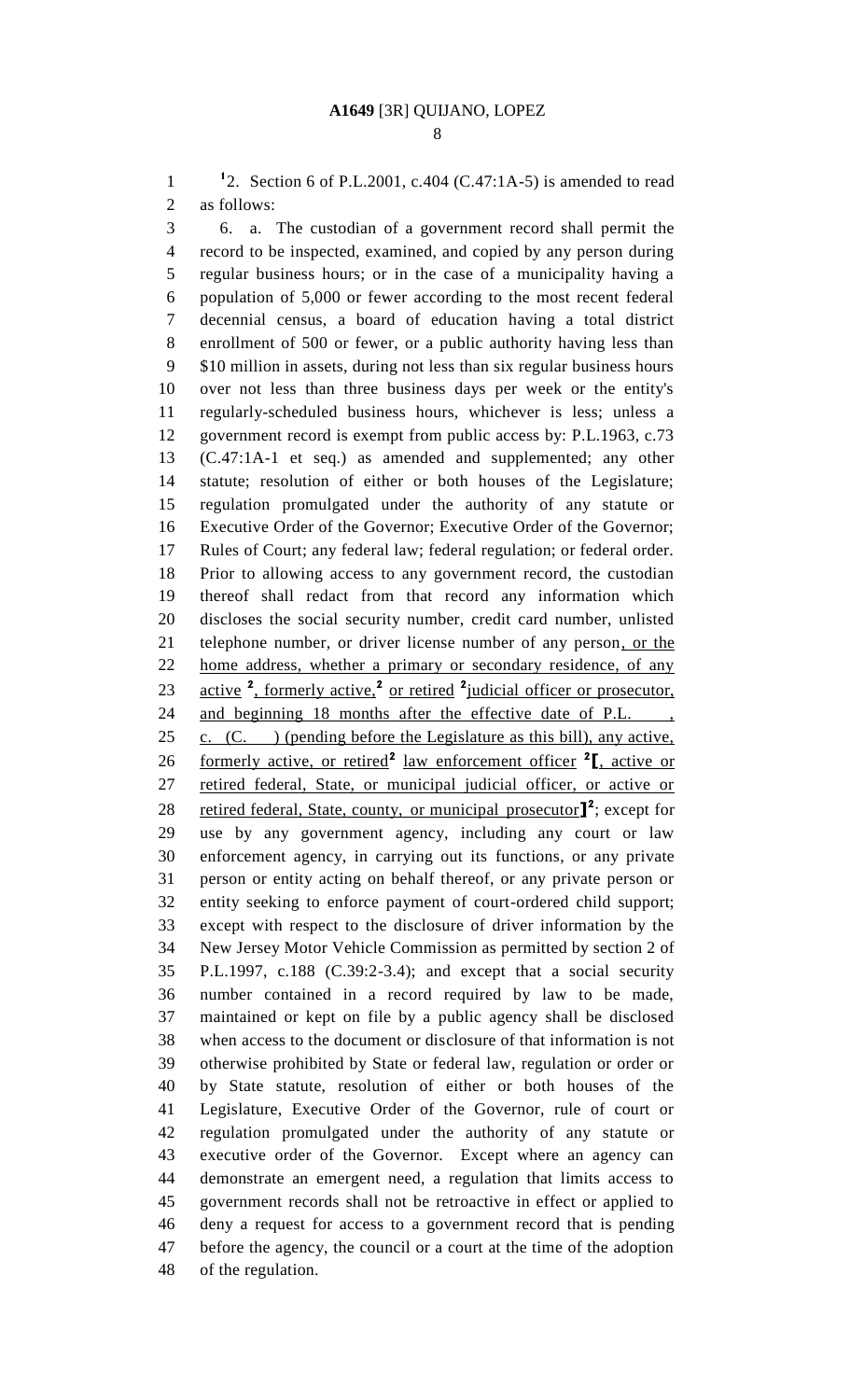b. (1) A copy or copies of a government record may be purchased by any person upon payment of the fee prescribed by law or regulation. Except as otherwise provided by law or regulation and except as provided in paragraph (2) of this subsection, the fee assessed for the duplication of a government record embodied in the form of printed matter shall be \$0.05 per letter size page or smaller, and \$0.07 per legal size page or larger. If a public agency can demonstrate that its actual costs for duplication of a government record exceed the foregoing rates, the public agency shall be permitted to charge the actual cost of duplicating the record. The actual cost of duplicating the record, upon which all copy fees are based, shall be the cost of materials and supplies used to make a copy of the record, but shall not include the cost of labor or other overhead expenses associated with making the copy except as provided for in subsection c. of this section. Access to electronic records and non-printed materials shall be provided free of charge, but the public agency may charge for the actual costs of any needed supplies such as computer discs.

 (2) No fee shall be charged to a victim of a crime for a copy or copies of a record to which the crime victim is entitled to access, as provided in section 1 of P.L.1995, c.23 (C.47:1A-1.1).

 c. Whenever the nature, format, manner of collation, or volume of a government record embodied in the form of printed matter to be inspected, examined, or copied pursuant to this section is such that the record cannot be reproduced by ordinary document copying equipment in ordinary business size or involves an extraordinary expenditure of time and effort to accommodate the request, the public agency may charge, in addition to the actual cost of duplicating the record, a special service charge that shall be reasonable and shall be based upon the actual direct cost of providing the copy or copies; provided, however, that in the case of a municipality, rates for the duplication of particular records when the actual cost of copying exceeds the foregoing rates shall be established in advance by ordinance. The requestor shall have the opportunity to review and object to the charge prior to it being incurred.

 d. A custodian shall permit access to a government record and provide a copy thereof in the medium requested if the public agency maintains the record in that medium. If the public agency does not maintain the record in the medium requested, the custodian shall either convert the record to the medium requested or provide a copy in some other meaningful medium. If a request is for a record: (1) in a medium not routinely used by the agency; (2) not routinely developed or maintained by an agency; or (3) requiring a substantial amount of manipulation or programming of information technology, the agency may charge, in addition to the actual cost of duplication, a special charge that shall be reasonable and shall be based on the cost for any extensive use of information technology, or for the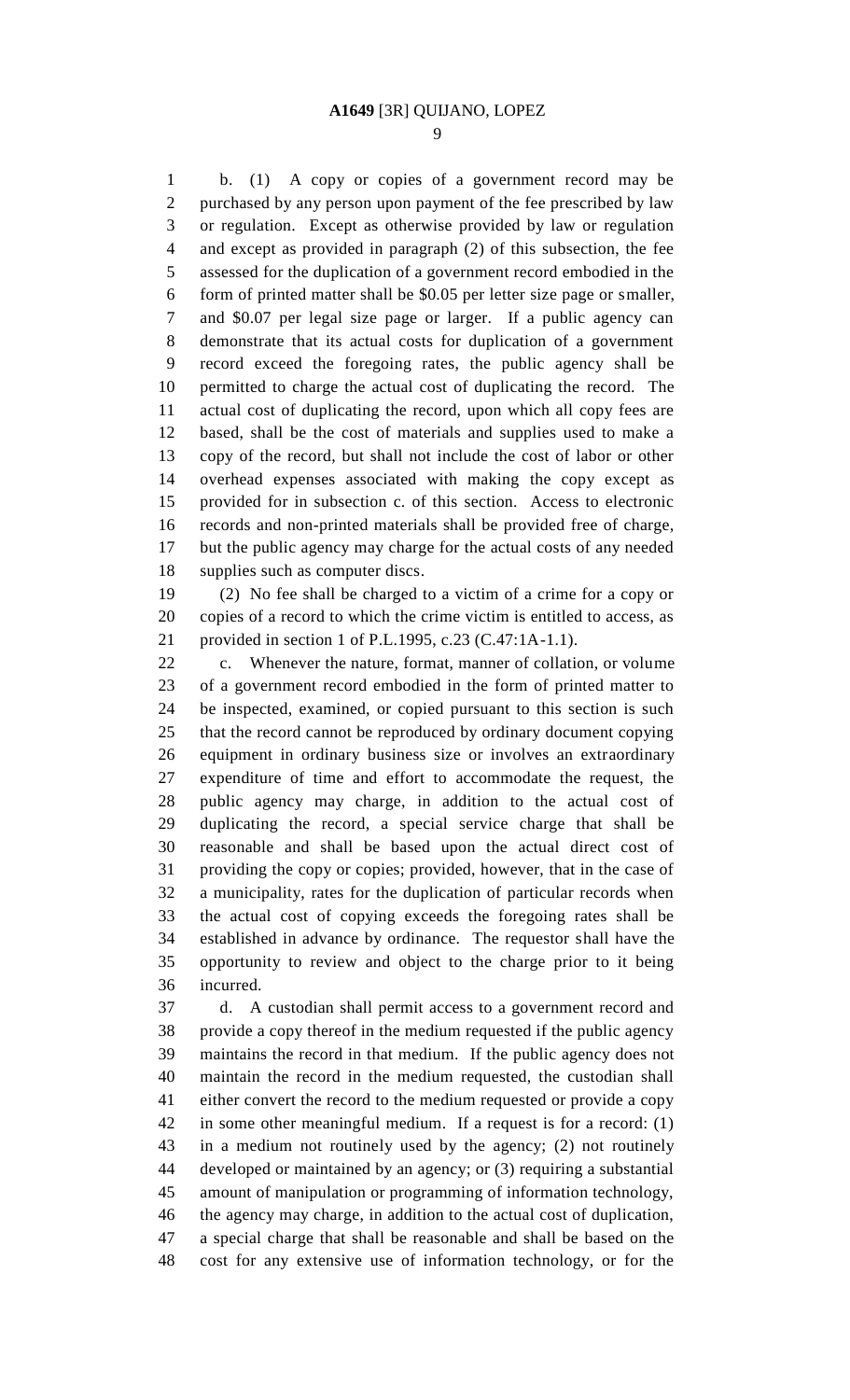labor cost of personnel providing the service, that is actually incurred by the agency or attributable to the agency for the programming, clerical, and supervisory assistance required, or both. e. Immediate access ordinarily shall be granted to budgets, bills, vouchers, contracts, including collective negotiations agreements and individual employment contracts, and public employee salary and overtime information.

 f. The custodian of a public agency shall adopt a form for the use of any person who requests access to a government record held or controlled by the public agency. The form shall provide space for the name, address, and phone number of the requestor and a brief description of the government record sought. The form shall include space for the custodian to indicate which record will be made available, when the record will be available, and the fees to be charged. The form shall also include the following: (1) specific directions and procedures for requesting a record; (2) a statement as to whether prepayment of fees or a deposit is required; (3) the time period within which the public agency is required by P.L.1963, c.73 (C.47:1A-1 et seq.) as amended and supplemented, to make the record available; (4) a statement of the requestor's right to challenge a decision by the public agency to deny access and the procedure for filing an appeal; (5) space for the custodian to list reasons if a request is denied in whole or in part; (6) space for the requestor to sign and date the form; (7) space for the custodian to sign and date the form if the request is fulfilled or denied. The custodian may require a deposit against costs for reproducing documents sought through an anonymous request whenever the custodian anticipates that the information thus requested will cost in excess of \$5 to reproduce.

 g. A request for access to a government record shall be in writing and hand-delivered, mailed, transmitted electronically, or otherwise conveyed to the appropriate custodian. A custodian shall promptly comply with a request to inspect, examine, copy, or provide a copy of a government record. If the custodian is unable to comply with a request for access, the custodian shall indicate the specific basis therefor on the request form and promptly return it to the requestor. The custodian shall sign and date the form and provide the requestor with a copy thereof. If the custodian of a government record asserts that part of a particular record is exempt from public access pursuant to P.L.1963, c.73 (C.47:1A-1 et seq.) as amended and supplemented, the custodian shall delete or excise from a copy of the record that portion which the custodian asserts is exempt from access and shall promptly permit access to the remainder of the record. If the government record requested is temporarily unavailable because it is in use or in storage, the custodian shall so advise the requestor and shall make arrangements to promptly make available a copy of the record. If a request for access to a government record would substantially disrupt agency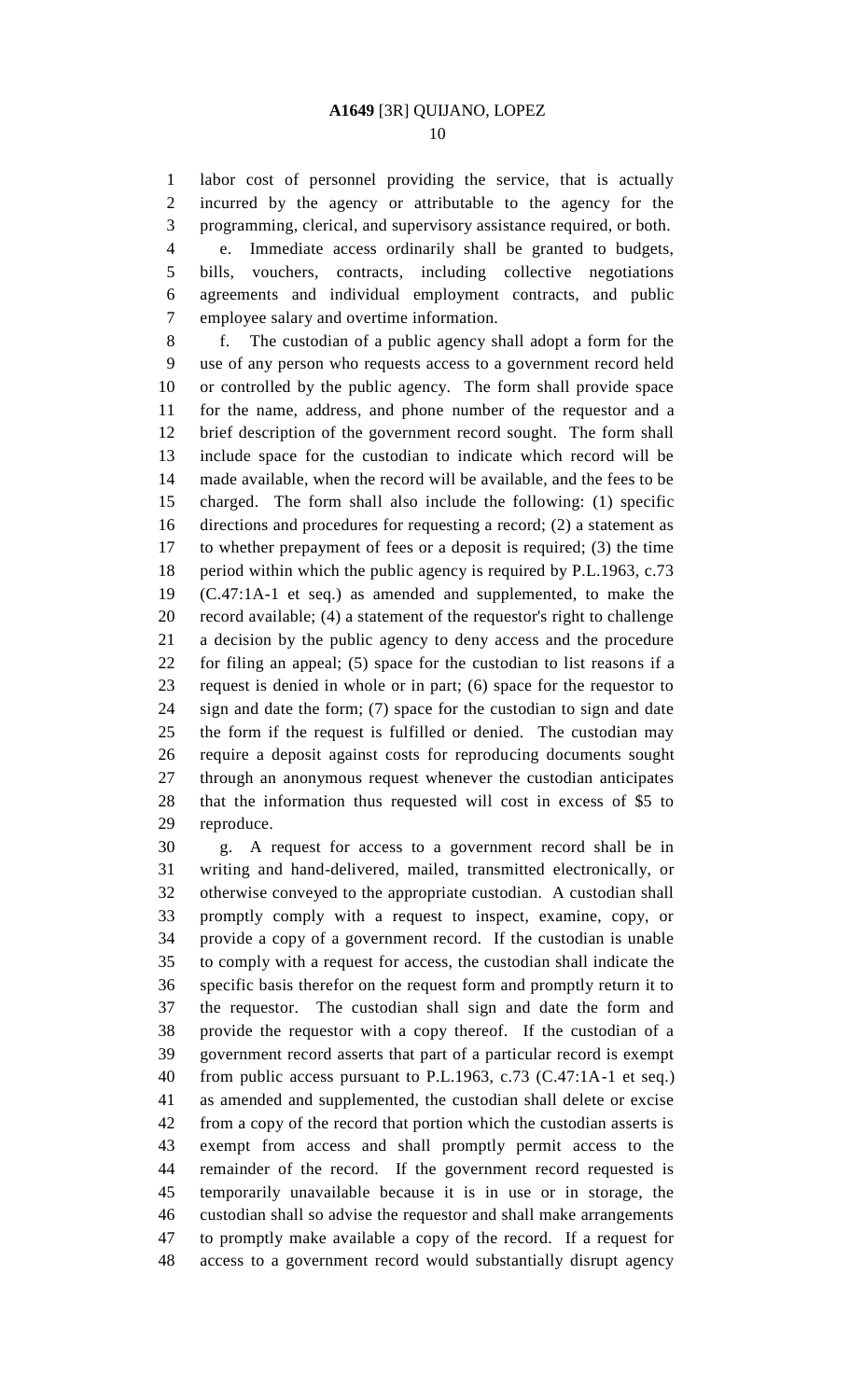operations, the custodian may deny access to the record after attempting to reach a reasonable solution with the requestor that accommodates the interests of the requestor and the agency.

h. Any officer or employee of a public agency who receives a

 request for access to a government record shall forward the request to the custodian of the record or direct the requestor to the custodian of the record.

 i. (1) Unless a shorter time period is otherwise provided by statute, regulation, or executive order, a custodian of a government record shall grant access to a government record or deny a request for access to a government record as soon as possible, but not later than seven business days after receiving the request, provided that the record is currently available and not in storage or archived. In the event a custodian fails to respond within seven business days after receiving a request, the failure to respond shall be deemed a denial of the request, unless the requestor has elected not to provide a name, address or telephone number, or other means of contacting the requestor. If the requestor has elected not to provide a name, address, or telephone number, or other means of contacting the requestor, the custodian shall not be required to respond until the requestor reappears before the custodian seeking a response to the original request. If the government record is in storage or archived, the requestor shall be so advised within seven business days after the custodian receives the request. The requestor shall be advised by the custodian when the record can be made available. If the record is not made available by that time, access shall be deemed denied.

 (2) During a period declared pursuant to the laws of this State as a state of emergency, public health emergency, or state of local disaster emergency, the deadlines by which to respond to a request for, or grant or deny access to, a government record under paragraph (1) of this subsection or subsection e. of this section shall not apply, provided, however, that the custodian of a government record shall make a reasonable effort, as the circumstances permit, to respond to a request for access to a government record within seven business days or as soon as possible thereafter.

 j. A custodian shall post prominently in public view in the part or parts of the office or offices of the custodian that are open to or frequented by the public a statement that sets forth in clear, concise and specific terms the right to appeal a denial of, or failure to provide, access to a government record by any person for inspection, examination, or copying or for purchase of copies thereof and the procedure by which an appeal may be filed.

 k. The files maintained by the Office of the Public Defender that relate to the handling of any case shall be considered confidential and shall not be open to inspection by any person unless authorized by law, court order, or the State Public Defender.**<sup>1</sup>** (cf: P.L.2020, c.10, s.1)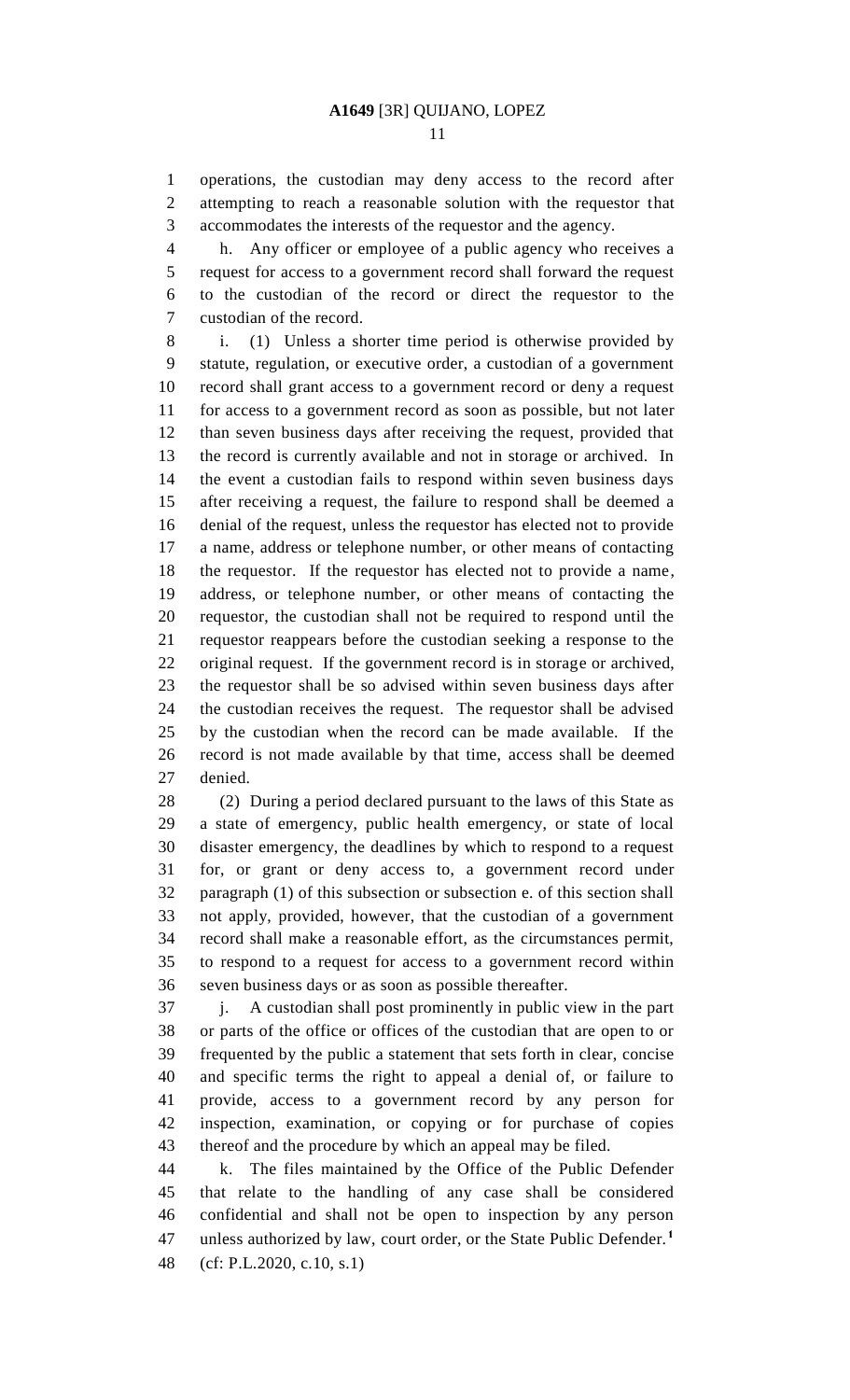12

<sup>1</sup>3. The title of P.L.2015, c.226 is amended to read as follows: 2 **AN ACT** concerning certain information regarding **[**law 3 enforcement**]** certain public officers and supplementing Title 2C 4 of the New Jersey Statutes and Titles 47 and 56 of the Revised Statutes.**<sup>1</sup>** 5 6 (cf: P.L.2015, c.226, title) 7 **1 [**2.**]** 4.**<sup>1</sup>** 8 Section 2 of P.L.2015, c.226 (C.47:1-17) is amended 9 to read as follows: 10 2. A State or local governmental agency shall not knowingly 11 post or publish on the Internet <sup>2</sup>, or repost, republish, or otherwise 12 make available,<sup>2</sup> the home address or unpublished home telephone 13 number of any active <sup>2</sup>, formerly active,<sup>2</sup> or retired <sup>2</sup> judicial officer, 14 as defined by section 1 of P.L.1995, c.23 (C.47:1A-1.1), prosecutor, or**<sup>2</sup>** law enforcement officer **[**or law enforcement officer**] 2 [**,**] 2** 15 **1 [**judge of any court of law of this State, or State, county**] 2** 16 **[**any 17 active or retired federal, State, or municipal judicial officer, as 18 defined by section 1 of P.L.1995, c.23 (C.47:1A-1.1)<sup>1</sup>, or **1** 19 **[**municipal**]** any active or retired federal, State, county or 20 municipal<sup>1</sup> prosecutor<sup>1</sup><sup>2</sup> without first obtaining the written 21 permission of that **[**law enforcement officer or retired law 22 enforcement officer<sup>]</sup><sup>2</sup>[individual] person<sup>2</sup>. 23 <sup>2</sup>The amendatory provisions of this section, enacted by 24 P.L., c. (C.) (pending before the Legislature as this bill), 25 shall not be operative and enforceable with respect to any active, 26 formerly active, or retired law enforcement officer until 18 months 27 after the effective date of that act; but the provisions of this section, 28 prior to being amended, shall remain operative and enforceable with 29 respect to any active or retired law enforcement officer during that 18-month period.**<sup>2</sup>** 30 31 (cf: P.L.2015, c.226, s.2) 32  $^{1}$ [1]  $\frac{5}{1}$ <sup>1</sup> 33 <sup>1</sup>[1] 5.<sup>1</sup> Section 1 of P.L.2015, c.226 (C.2C:20-31.1) is 34 amended to read as follows: 35 1. A person shall not knowingly, with purpose to expose 36 another to harassment or risk of harm to life or property, or in 37 reckless disregard of the probability of such exposure, post or 38 publish on the Internet <sup>2</sup>, or repost, republish, or otherwise make 39 available,<sup>2</sup> the home address or unpublished home telephone 40 number of any active <sup>2</sup>, formerly active,<sup>2</sup> or retired <sup>2</sup> judicial officer, 41 as defined by section 1 of P.L.1995, c.23 (C.47:1A-1.1), prosecutor, 42 **or**<sup>2</sup> law enforcement officer, law enforcement officer] <sup>1</sup> livel any court of law of this State, or**] 2** 43 **[**any active or retired federal, 44 State, or municipal judicial officer, as defined by section 1 of P.L.1995, c.23 (C.47:1A-1.1), or any active or retired federal,**<sup>1</sup>** 45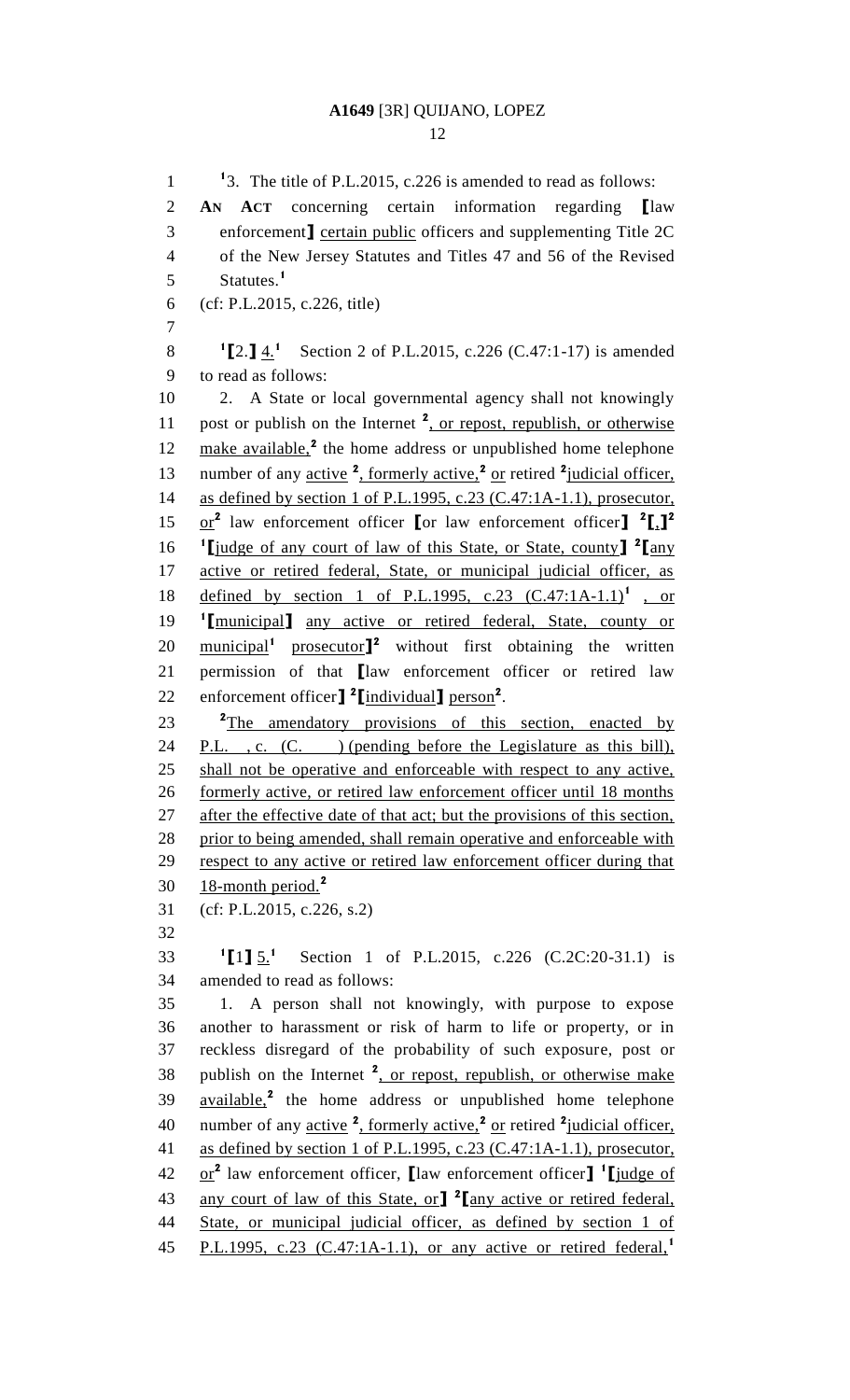1 State, county or municipal prosecutor,<sup>1</sup> or the spouse or child **[**of a law enforcement officer**]** thereof. A reckless violation of this section is a crime of the fourth degree. A purposeful violation of this section is a crime of the third degree. <sup>2</sup>The amendatory provisions of this section, enacted by P.L. , c. (C. ) (pending before the Legislature as this bill), shall not be operative and enforceable with respect to any active, formerly active, or retired law enforcement officer, or the spouse or child thereof, until 18 months after the effective date of that act; but 10 the provisions of this section, prior to being amended, shall remain 11 operative and enforceable with respect to any active or retired law 12 enforcement officer, or the spouse or child of a law enforcement officer, during that 18-month period.**<sup>2</sup>** (cf: P.L.2015, c.226, s.1) 16 <sup>1</sup>[3.] <u>6.</u><sup>1</sup> Section 3 of P.L.2015, c.226 (C.56:8-166.1) is amended to read as follows: 3. a. A person, business, or association shall not disclose on 19 the Internet <sup>2</sup>, or re-disclose or otherwise make available,<sup>2</sup> the home address or unpublished home telephone number of **[**a law 21 enforcement officer or<sup>1</sup>  $\frac{2 \tan^2}{2}$  active <sup>2</sup>, formerly active,<sup>2</sup> or 22 retired <sup>2</sup> judicial officer, as defined by section 1 of P.L.1995, c.23 (C.47:1A-1.1), prosecutor, or**<sup>2</sup>** law enforcement officer **<sup>2</sup> [**,**] 2 1 [**judge of any court of law of this State, or**] 2 [**an active or retired federal, State, or municipal judicial officer, as defined by section 1 of P.L.1995, c.23 (C.47:1A-1.1), or an active or retired federal,**<sup>1</sup>** 27 State, county or municipal prosecutor<sup>1</sup> under circumstances in which a reasonable person would believe that providing that information would expose another to harassment or risk of harm to life or property. **2** The amendatory provisions of this section, enacted by P.L. , c. (C. ) (pending before the Legislature as this bill), shall not be operative and enforceable with respect to any active, formerly active, or retired law enforcement officer until 18 months after the effective date of that act; but the provisions of this section, prior to being amended, shall remain operative and enforceable with respect to any active or retired law enforcement officer during that 18-month period.**<sup>2</sup>** b. A person, business, or association that violates subsection a. of this section shall be liable to the **[**law enforcement officer,**] 1 [**active or retired law enforcement officer, judge of any court of 42 law of this State, or State, county, or municipal prosecutor, or any other person residing at the home address of the **[**law enforcement officer**]** active or retired law enforcement officer, judge of any court of law of this State, or State, county, or municipal 46 prosecutor,**]** aggrieved person<sup>1</sup> <sup>2</sup><sub>or</sub> any other person residing at the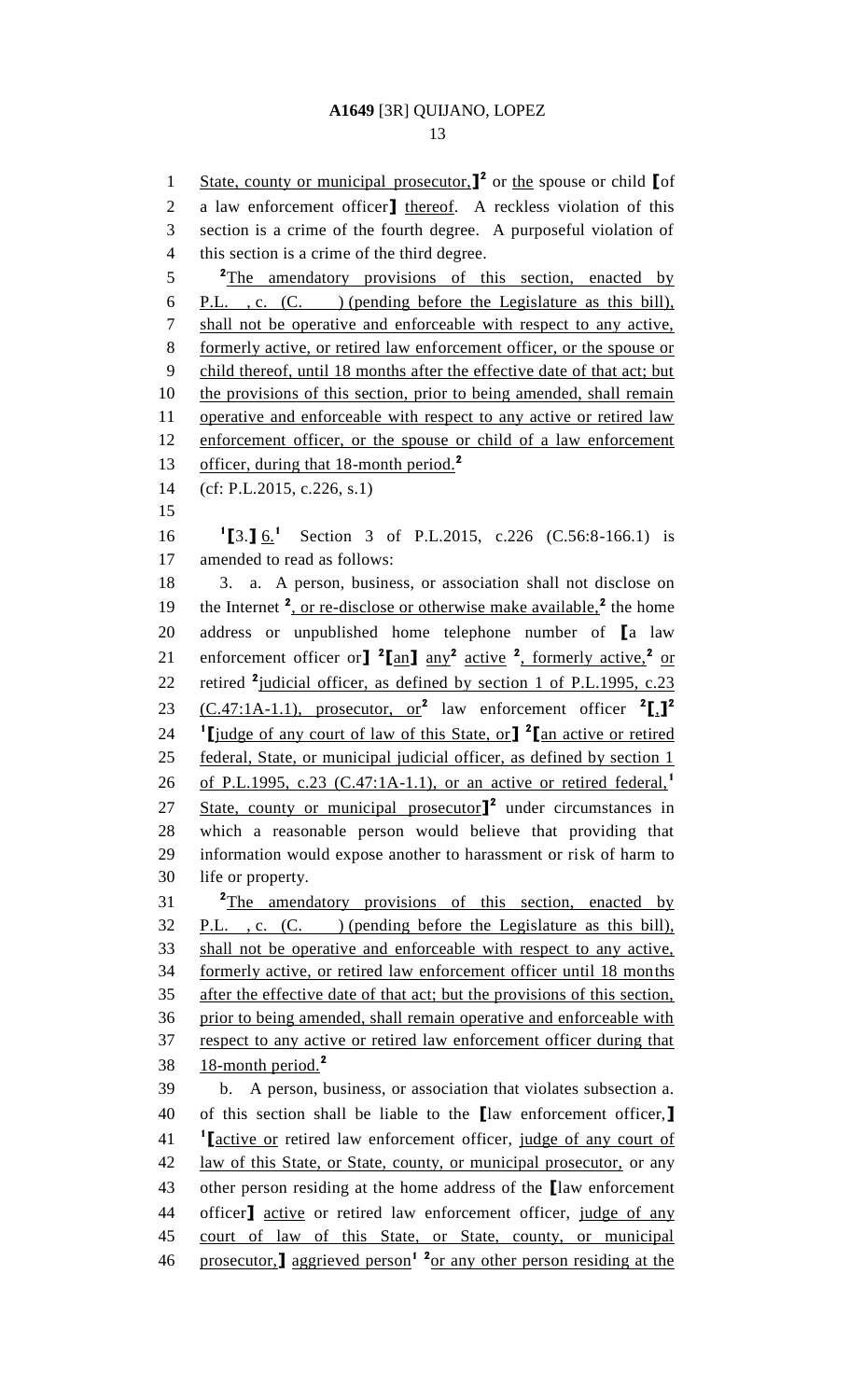1 home address of the aggrieved person,<sup>2</sup> who may bring a civil action in the Superior Court. c. The court may award: (1) actual damages, but not less than liquidated damages 5 computed at the rate of \$1,000 for each violation of this act; (2) punitive damages upon proof of willful or reckless disregard of the law; (3) reasonable attorney's fees and other litigation costs reasonably incurred; and (4) any other preliminary and equitable relief as the court determines to be appropriate. d. For the purposes of this section, "disclose" shall mean to solicit, sell, manufacture, give, provide, lend, trade, mail, deliver, 14 transfer, <sup>2</sup> post,<sup>2</sup> publish, distribute, circulate, disseminate, present, exhibit, advertise or offer. (cf: P.L.2015, c.226, s.3) <sup>1</sup>7. (New section) a. <sup>2</sup>(1)  $\left[ \text{An} \right]$  Any<sup>2</sup> active <sup>2</sup>, formerly active,<sup>2</sup> 19 or retired <sup>2</sup>[law enforcement officer, an active or retired federal, 20 State, or municipal<sup>1</sup> judicial officer, as defined by section 1 of P.L1995, c.23 (C.47:1A-1.1), or **<sup>2</sup> [**active or retired federal, State, 22 county or municipal<sup>2</sup> prosecutor  $\frac{2}{x}$  whose home address or 23 unpublished telephone number <sup>2</sup> is disclosed on the Internet, or re- disclosed or otherwise made available, by any person, business, or 25 association,<sup>2</sup> or whose immediate family member's name, home 26 address  $2^2$  or unpublished telephone number is disclosed on the 27 Internet <sup>2</sup>, or re-disclosed or otherwise made available,<sup>2</sup> by any 28 person, business, or association <sup>2</sup>, which in the case of a family member's name or home address may be used, alone or in conjunction with any other information, to identify the person as the 31 family member of a judicial officer or prosecutor,<sup>2</sup> may request that 32 the person, business, or association that disclosed <sup>2</sup>, re-disclosed, or 33 otherwise made available<sup>2</sup> that information refrain from <sup>2</sup>[such disclosure**]** that action**<sup>2</sup>**and remove **2 [**that**]** the**<sup>2</sup>** information from 35 the Internet <sup>2</sup><sub>or where otherwise made available.</sub> (2) Beginning 18 months after the effective date of P.L. , c. (C. ) (pending before the Legislature as this bill), any law enforcement officer whose home address or unpublished home telephone number is disclosed on the Internet, or re-disclosed or otherwise made available, by any person, business, or association, or whose immediate family member's name, home address, or unpublished telephone number is disclosed on the 43 Internet, or re-disclosed or otherwise made available, by any person, business, or association, which in the case of a family member's name or home address may be used, alone or in conjunction with any other information, to identify the person as the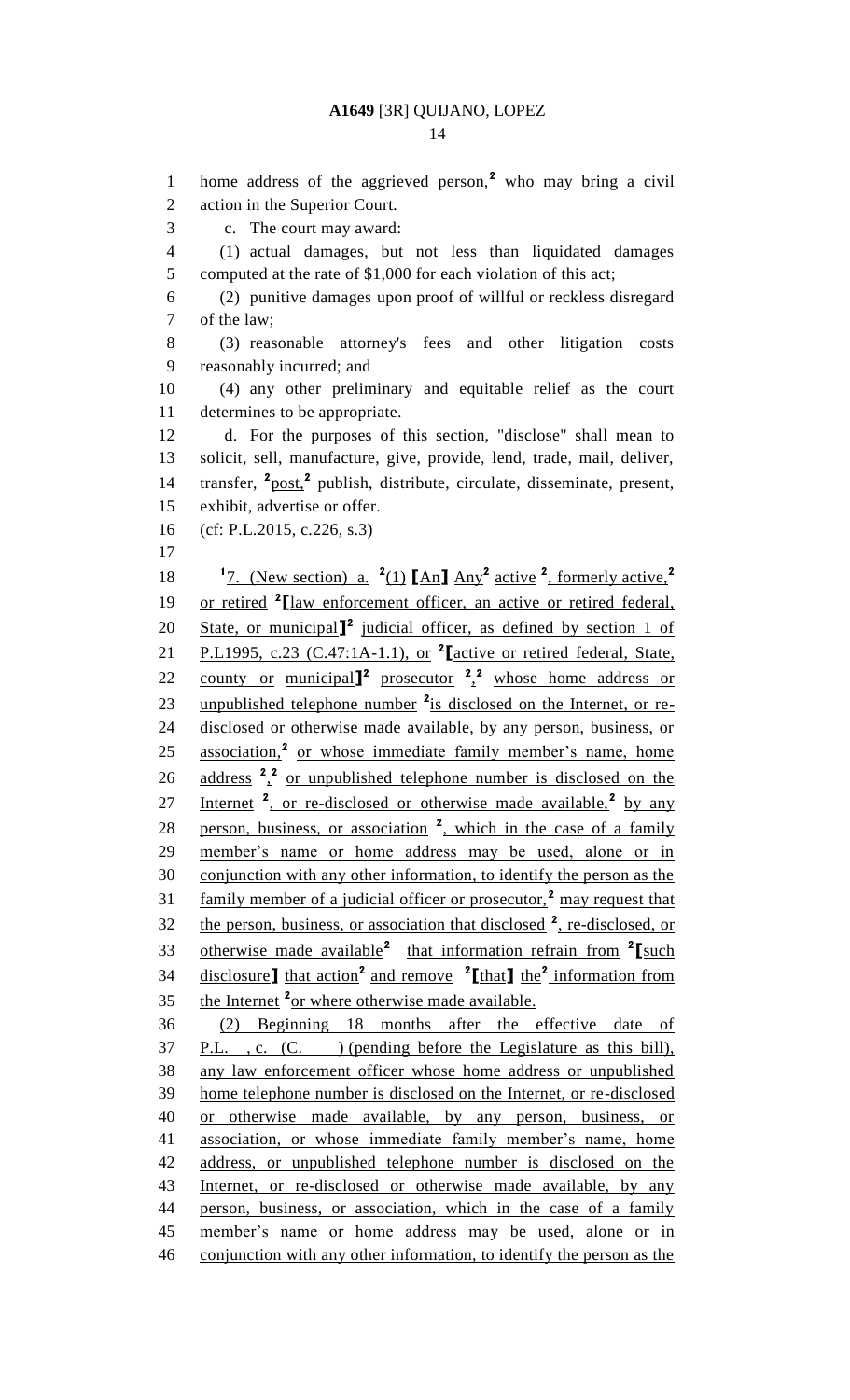#### 15

1 family member of a law enforcement officer, may request that the 2 person, business, or association that disclosed, re-disclosed, or 3 otherwise made available that information refrain from that action 4 and remove the information from the Internet or where otherwise 5 made available. 6 For purposes of this section, "immediate family member" shall 7 include a spouse, child, or parent of an active, formerly active, or 8 retired judicial officer, as defined by section 1 of P.L.1995, c.23 9 (C.47:1A-1.1), prosecutor, or law enforcement officer, or any other 10 family member related by blood or by law to the judicial officer, 11 prosecutor, or law enforcement officer who lives in the same 12 residence<sup>2</sup>. 13 b.  $\frac{2(1)^2}{\text{Area}}$  A request to refrain <sup>2</sup> [from disclosure]<sup>2</sup> and remove 14 information <sup>2</sup>[from the Internet]<sup>2</sup> pursuant to subsection a. of this 15 section shall be made in writing, addressed to the person, business, 16 or association that disclosed <sup>2</sup>, re-disclosed, or otherwise made 17 **available<sup>2</sup> the information, and may be made by the**  $2 \text{[law]}$ 18 enforcement officer, the federal, State, or municipal<sup>1</sup> judicial 19 officer, as defined by section 1 of P.L.1995, c.23 (C.47:1A-1.1), 20 <sup>2</sup>[or the federal, State, county or municipal]<sup>2</sup> prosecutor, <sup>2</sup><sub>or law</sub> 21 enforcement officer,<sup>2</sup> as appropriate, or by the <sup>2</sup>person's<sup>2</sup> employer **2 [**of the law enforcement officer, judicial officer or prosecutor**] 2** 22 23 with the consent of that <sup>2</sup>[individual] person<sup>2</sup>. 24  $\int_0^2 \frac{\cosh(2)}{2} \cdot \frac{\cosh(2)}{2} \cdot \frac{\cosh(2)}{2} \cdot \frac{\cosh(2)}{2} \cdot \frac{\cosh(2)}{2} \cdot \frac{\cosh(2)}{2} \cdot \frac{\cosh(2)}{2} \cdot \frac{\cosh(2)}{2} \cdot \frac{\cosh(2)}{2} \cdot \frac{\cosh(2)}{2} \cdot \frac{\cosh(2)}{2} \cdot \frac{\cosh(2)}{2} \cdot \frac{\cosh(2)}{2} \cdot \frac{\cosh(2)}{2} \cdot \frac{\cosh(2)}{2} \cdot \frac{\cosh(2)}{2} \cdot \frac{\$ 25 disclosure<sup>1</sup><sup>2</sup> and remove information <sup>2</sup> [from the Internet pursuant 26 to this section  $\mathbf{I}^2$ , the person, business  $\frac{2}{\lambda}$  or association that  $\mathbf{I}$  made 27 such disclosure**]** disclosed, re-disclosed, or otherwise made 28 available the information<sup>2</sup> shall have 72 hours to remove that information from the Internet **<sup>2</sup>** or where otherwise made available,**<sup>2</sup>** 29 and shall not disclose **<sup>2</sup>** , re-disclose, or otherwise make available**<sup>2</sup>** 30 31 that information to any other person, business, or association 32 through any medium. 33  ${}^{2}$  $[\underline{d}]$   $\underline{c}$ ,  ${}^{2}$  An active  ${}^{2}$ , formerly active,  ${}^{2}$  or retired  ${}^{2}$  $[\underline{law}]$ 34 enforcement officer, an active or retired federal, State, or municipal**] 2** judicial officer, **<sup>2</sup>** 35 **[**as defined by section 1 of P.L.1995, 36 c.23 (C.47:1A-1.1), or an active or retired federal, State, county, or municipal**] 2** prosecutor **<sup>2</sup>** , or law enforcement officer**<sup>2</sup>** 37 whose **2** 38 **[**home address or unpublished telephone number**]** own information,**<sup>2</sup>** or **<sup>2</sup> [**whose**] 2** immediate family member's **<sup>2</sup>** 39 **[**name, 40 home address or unpublished telephone number<sup>]</sup> information,<sup>2</sup> was not timely removed from the Internet **<sup>2</sup>** 41 **[**in violation of the 42 provisions of subsection c. of this section or was disclosed on the 43 Internet subsequent to**]** or where otherwise made available within 44 72 hours by a person, business, or association following<sup>2</sup> receipt of a **<sup>2</sup>**written**<sup>2</sup>** request **<sup>2</sup>** 45 **[**pursuant to subsection b. of this section**]** to